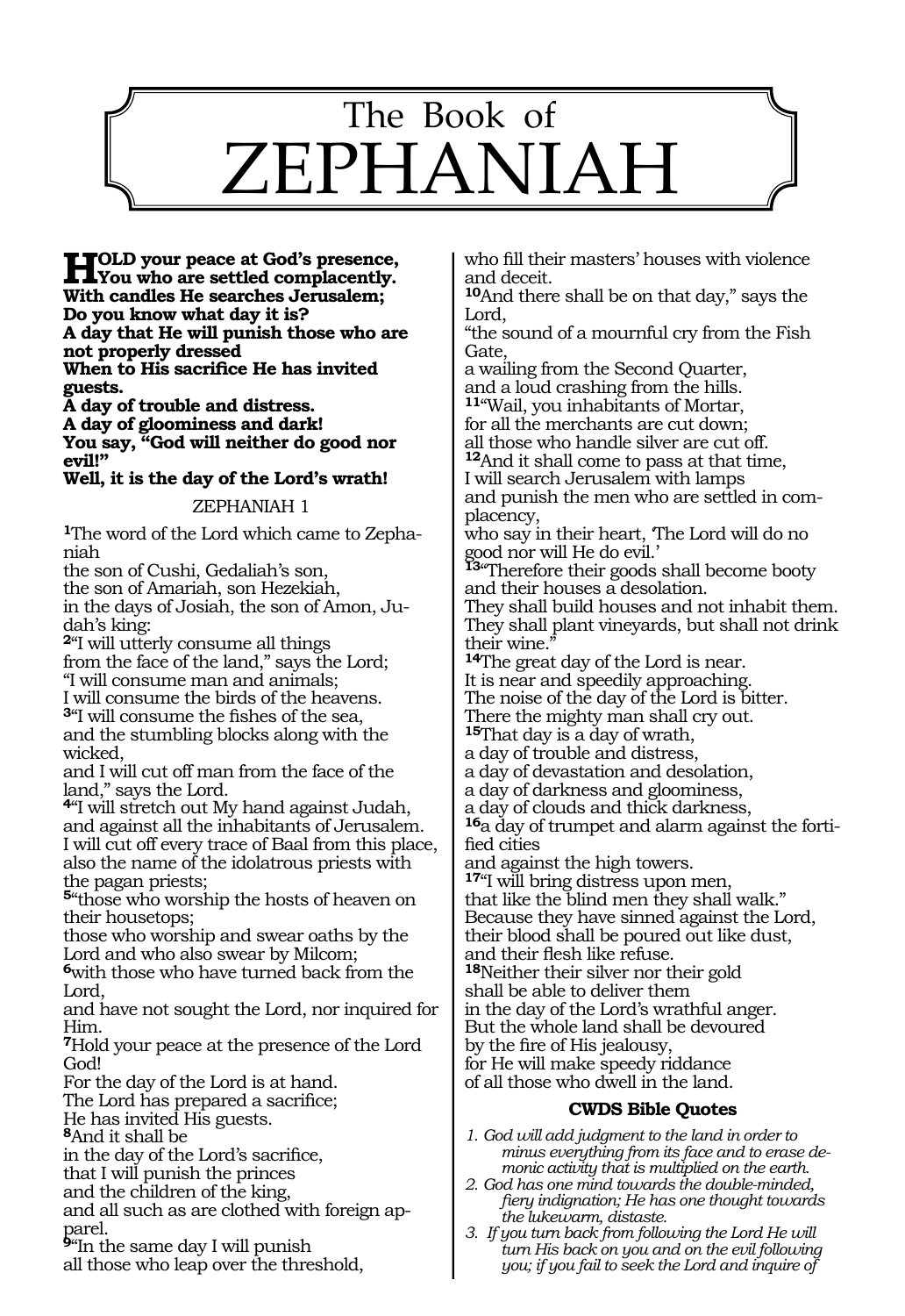# **ZEPHANIAH 1**

*Him, He will seek you out for fiery inquisition.*

- *4. Presence of mind and sensitivity should compel you to silence in the presence of the Lord at the appropriate times.*
- *5. You are an invited guest to the sacrifice of the Lord, but you may become the sacrifice if you have not sacrificed the works of your flesh.*
- *6. The lamp of the Lord searches the heart to unsettle and punish the presumptuous who have settled in complacency.*
- *7. Because the Lord does not do anything does not mean the Lord will not do anything; because you are in the eye of the storm does not mean the storm has passed; grace defers but does not deter judgment; its eye is over you and on you.*
- *8. Refusal to believe in Hell will not send you there, however, the complacency it causes will make you a prime candidate for the fiery reality.*
- *9. The wrath of the Lord is straining against grace to reward presumptuous sin; it cannot breach the grace of the cross but it will be like the breach of a massive dam when grace is lifted.*
- *10. Silver and gold may build your confidence but it cannot break your judgment; judgment will break your confidence and show you the futility of trusting in silver and gold.*

## **PRAYER POINTS**

- Father, raise up committed laborers in the body of Christ who will give You no rest until this nation is on its knees, in the name of Jesus.
- King of glory, give me singleness of heart towards the things of God; let every uncommitted spirit in me be fanned away by the blood of Jesus. Amen.
- Merciful God, keep my heart from presumptuous sin, in the name of Jesus. Help me to walk daily in Godly fear, in Jesus' name.
- Mighty God, I refuse to be a servant of silver, gold or anything You have appropriated to me to serve me. Amen.
- Father God, I quiet myself in Your presence and I tremble before Your awesomeness in silence, in the name of Jesus.

**An attitude of pride, Will see you destroyed! An attitude of meekness, Will give you a place to hide! Seek the Lord you meek of the earth; Seek righteousness; let meekness come forth!**

**In an attitude of meekness you must live; That in the day of the Lord's anger, you may be hid.**

#### ZEPHANIAH 2

**<sup>1</sup>**Gather yourselves together, yes, gather, O nation who is not desired, **<sup>2</sup>**before the decree is issued, or the day passes like chaff blown away, before the fierce anger of the Lord comes upon you,

before the day of the Lord's anger comes upon you.

**<sup>3</sup>**Seek the Lord, all you meek of the earth, who have upheld His justice.

Seek righteousness, seek humility.

It may be that you will be hidden

in the day of the Lord's anger.

**<sup>4</sup>**For Gaza shall be forsaken,

and Ashkelon shall be a desolation.

They shall drive out Ashdod at the noonday, and uproot Ekron.

**<sup>5</sup>**Woe to the inhabitants of the seacoast; to the nations of the Cherethites!

The word of the Lord is against you,

O Canaan, land of the Philistines:

"I will destroy you so that there shall be no inhabitant."

**<sup>6</sup>**The seacoast shall be pastures,

with cottages for shepherds and folds for flocks.

**<sup>7</sup>**For the coast shall be for the remnant of the house of Judah.

They shall feed their flocks there.

In the houses of Ashkelon they shall lie down at evening,

for the Lord their God shall visit them and return their captives.

**<sup>8</sup>**"I have heard the reproach of Moab,

and the insults of the people of Ammon, with which they have reproached My people, and magnified themselves against their borders.

**<sup>9</sup>**Therefore, as I live," says the Lord of hosts, the God of Israel,

"surely Moab shall be like Sodom,

and the children of Ammon like Gomorrah; overrun with weeds and salt pits.

It shall be perpetually desolate.

The residue of My people shall plunder them, and the remnant of My people shall possess them.

**<sup>10</sup>**And they shall have this for their pride, because they have reproached My people, and have magnified themselves against the people of the Lord of hosts. **<sup>11</sup>**The Lord will be awesome to them,

for He will reduce all the gods of the earth to nothing.

People shall worship Him,

each one from his place,

even all the coastlands of the nations. **<sup>12</sup>**You Ethiopians also, you shall be slain by My sword."

**<sup>13</sup>**And He will stretch out His hand against the north.

Destroy Assyria, and make Nineveh a desolation, as dry as the wilderness.

**<sup>14</sup>**The herds shall lie down in her midst, every beast of the nation.

Both the cormorant and the bittern

shall lodge on the upper lintels of her pillars.

Their voices shall sing in the windows.

Desolation shall be at the threshold for he will lay the cedar work bare.

**<sup>15</sup>**This is the rejoicing city that dwelt care- lessly,

that said in her heart, "I am, and there is none besides me.'

How has she become a desolation,

a place for beasts to lie down!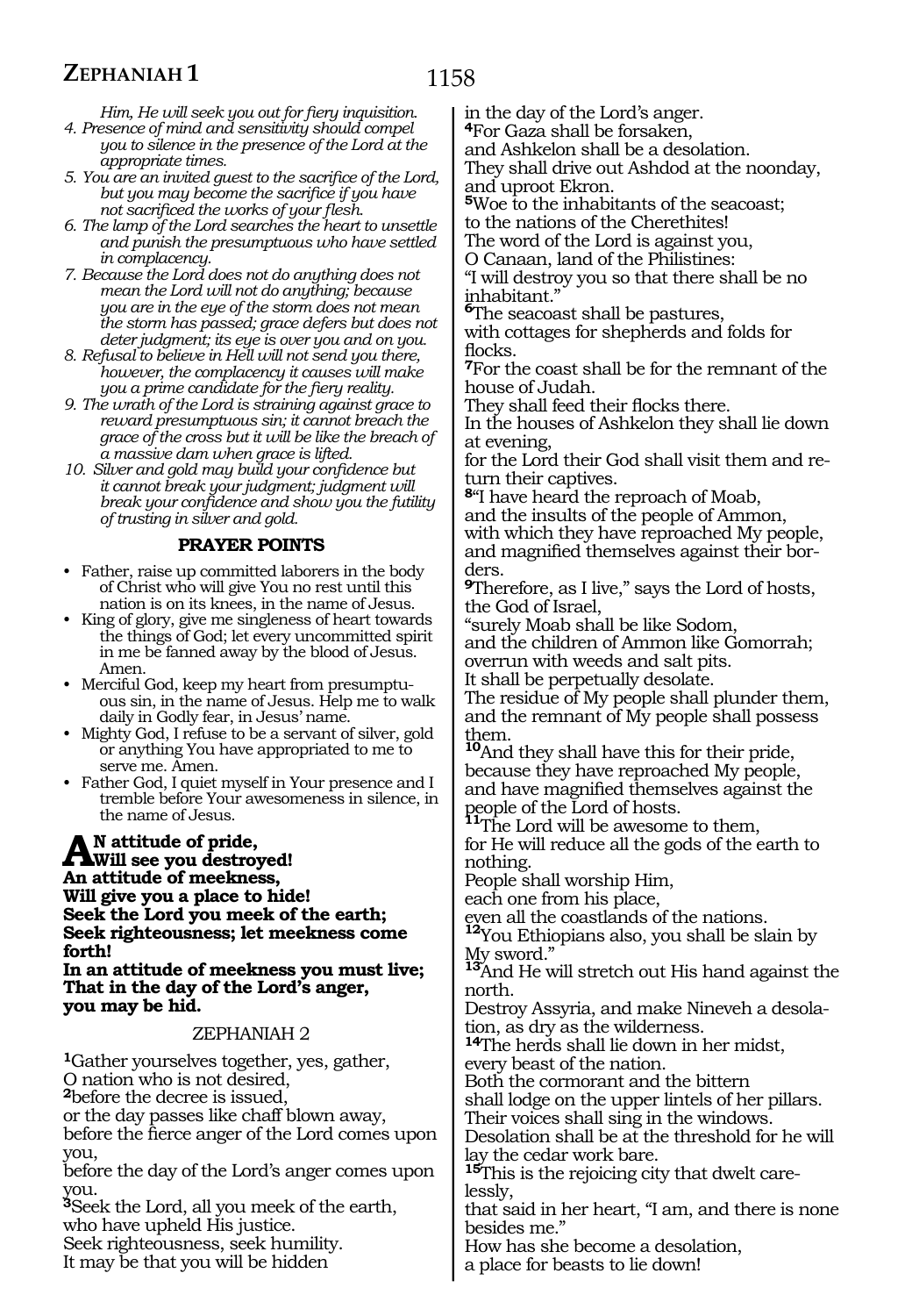Everyone who passes by her shall hiss and wag their hand.

# **CWDS Bible Quotes**

- *1. Undesirable activity in a nation makes a nation undesirable to God; it is a call for the righteous to quickly gather and intercede to prevent heaven's certain decree.*
- *2. The day of the Lord may not be hidden from you but you can be hidden from the day; your hiding place is righteousness and humility.*
- *3. The Lord our God is God of the nations; although they may not know Him He knows them very well! They may refuse to acknowledge Him but must acknowledge His judgment.*
- *4. A moment of grace is more precious and productive than a lifetime of works; whatever your situation God's intervention changes it suddenly and gloriously.*
- *5. No one can insult the people of God without inviting His attention and commanding His intervention.*
- *6. God refuses to hear unrepentant sinners pray but will make them His prey when He hears their reproaches, insults and threats against His people.*
- *7. Remain righteous, for you shall possess the possession of those who target you for persecution.*
- *8. Reduce foreign gods to nothing in your sight and serve the Lord your God, or He will reduce you to nothing with them when He exposes you.*
- *9. Many peoples, one house; many tabernacles one spirit; from shore to shore and coast to coast beyond Jerusalem worship rises. This is a 'now reality' spoken of before Christ.*
- *10. You may be 'it' in your eyes; full of yourself, selfrighteous; but who you are in God's eyes is your true reality; be full of Him. You may consider there to be none like you but you will bow and acknowledge there is none like Him.*

## **PRAYER POINTS**

- Let the spirit of fear and conviction engulf the hearts of men in this nation and call them to consciousness and change, in the name of Jesus.
- Father God make me an intercessor, in the name of Jesus. Help me to passionately hate evil and love good. Amen.
- My Father, my God, I hide myself under Your wings and take refuge in Your love from the judgment of every sinful Egyptian spirit, in the name of Jesus.
- Most righteous God, intervene on my behalf. Let my lips erupt with shouts of grace, in the name of Jesus.
- King Jesus, let my righteousness speak for me in the day of trouble, in the name of Jesus. Amen.
- Awesome and amazing God, thank You for consecrating my temple and accepting my worship. Amen.
- Father God, You are 'it' in my eyes; nothing and no one can supersede You. Amen.

#### **The Lord your God in the midst of you is mighty;**

#### **He will rest in His love and rejoice over you greatly!**

**Fear not, for He joys over you with singing. Mighty is your King; mighty is your King! When you hear God's voice will you obey Him?**

#### **Will you receive correction and draw near to Him?**

#### **For the judgment of God is shining in your midst;**

# **Mighty is your King; mighty is your King!**

### ZEPHANIAH 3

**<sup>1</sup>**Woe to her who is filthy and polluted, to the oppressing city!

**<sup>2</sup>**She has not obeyed His voice.

She has not received correction.

She has not trusted the Lord.

She has not drawn near to her God.

**<sup>3</sup>**Her princes within her are roaring lions. Her judges are evening wolves that do not leave a bone till tomorrow.

**4**Her prophets are insolent, treacherous people.

Her priests have polluted the sanctuary, they have done violence to the law.

**<sup>5</sup>**The Lord is just in her midst, He will do no unrighteousness.

Every morning He brings His justice to light. He does not fail, but the unjust knows no shame.

**<sup>6</sup>**"I have cut off nations.

Their towers are devastated.

I have made their streets desolate with none passing by.

Her cities are destroyed so that there is no one, no inhabitant.

**7**I said, 'Surely you will fear Me, you will receive instruction,'

so that her dwelling would not be cut off in spite of all her deeds for which I punished her. But they rose early and corrupted all their deeds.

**<sup>8</sup>**Therefore wait for Me," says the Lord, "until the day I rise up for plunder.

For My determination is to gather the nations, that I may assemble the kingdoms to pour on them My indignation,

even My fierce anger.

for all the earth shall be devoured with the fire of My jealousy.

**<sup>9</sup>**For then I will restore to the peoples a pure language,

that they all may call on the name of the Lord, to serve Him with one determination.

**<sup>10</sup>**From beyond the rivers of Ethiopia, My wor- shippers,

the daughter of My disbursed,

shall bring My offering. **<sup>11</sup>**"In that day you shall not be put to shame for any of your deeds

in which you transgressed against Me;

for then I will take away from your midst all those who rejoice in your pride,

and you shall no longer be haughty on My holy mountain.

**<sup>12</sup>**I will leave in your midst an afflicted and poor people,

and they will trust in the name of the Lord. **<sup>13</sup>**The remnant of Israel shall do no unright-